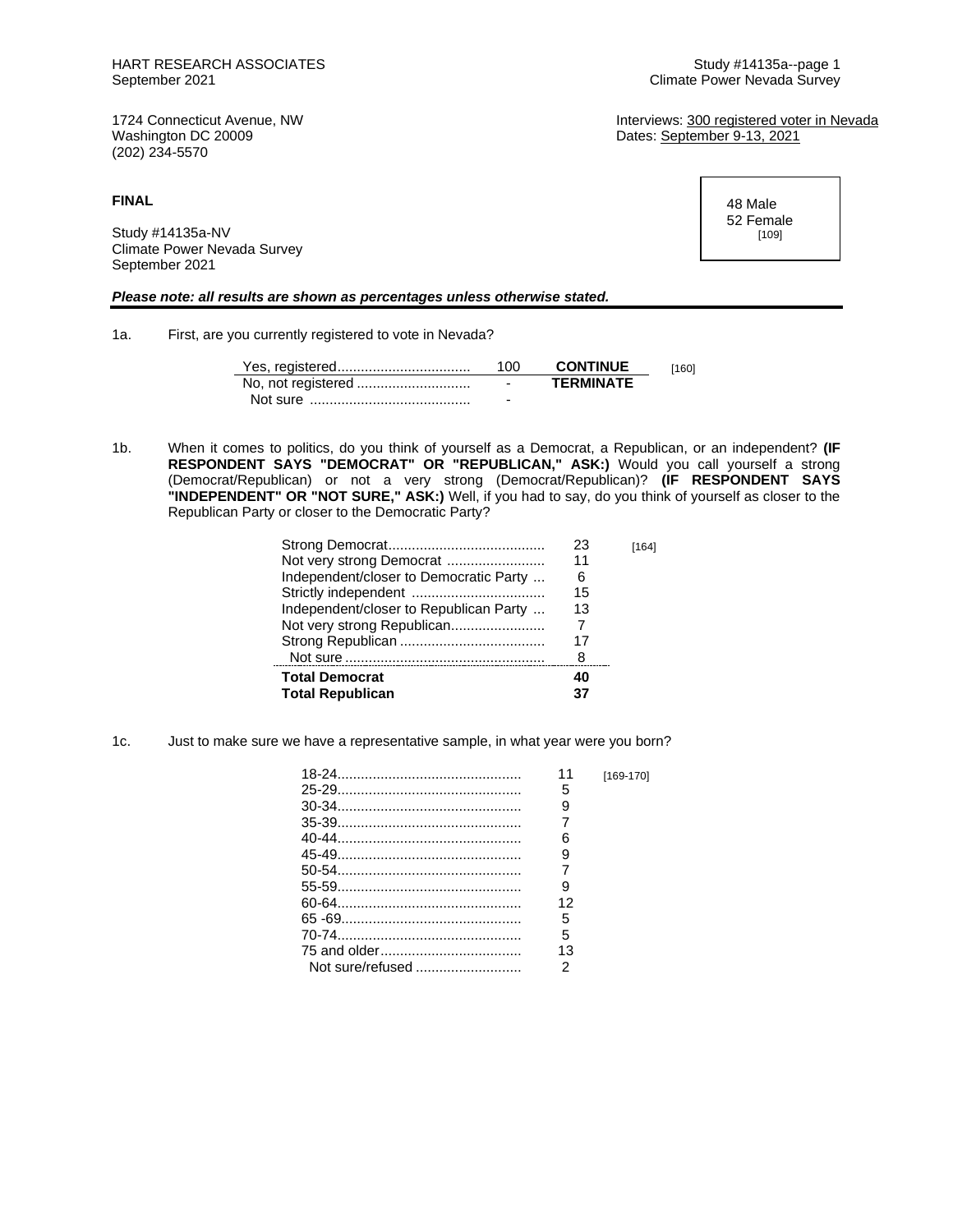1d. For statistical purposes only, would you please tell me whether you are of Hispanic, Latino, or Spanish origin? **(IF RESPONDENT SAYS "NO, NOT HISPANIC" OR "NOT SURE," ASK:)** And to ensure that we have a representative sample, what is your race--white, Black or African American, Asian, or something else?

|                         | 65 | [173] |
|-------------------------|----|-------|
| Black/African American  |    |       |
|                         | 5  |       |
|                         | 6  |       |
| Hispanic/Latino/Spanish | 17 |       |
| Not sure/refused        |    |       |

2. How much attention have you been paying to the news about extreme temperatures, wildfires, hurricanes, and flooding in different parts of the country?

| <b>Total A Lot/Some</b> |    |       |
|-------------------------|----|-------|
|                         |    |       |
|                         |    |       |
|                         | 15 |       |
|                         |    |       |
| A lot …………………………………………  |    | [179] |
|                         |    |       |

3. Do you think the situation with extreme temperatures, wildfires, hurricanes and flooding is ...? **(READ LIST.)**

| Happening because of climate change           | -47 | [180] |
|-----------------------------------------------|-----|-------|
| Happening because of natural weather patterns | 34  |       |
|                                               | 12  |       |
|                                               |     |       |
| <b>Total Climate Change</b>                   | 59  |       |

4ab. Do you think taking action to deal with climate change should or should not be an important priority for the president and Congress this year? **(IF RESPONDENT SAYS "SHOULD BE A PRIORITY,"ASK:)** Do you feel strongly or not so strongly that taking action on climate change should be a priority?

| <b>Total Should Be A Priority</b>          | 61 |       |
|--------------------------------------------|----|-------|
|                                            | 32 |       |
| Should be a priority--do not feel strongly | 8  |       |
| Should be a priority-feel strongly         | 53 | [210] |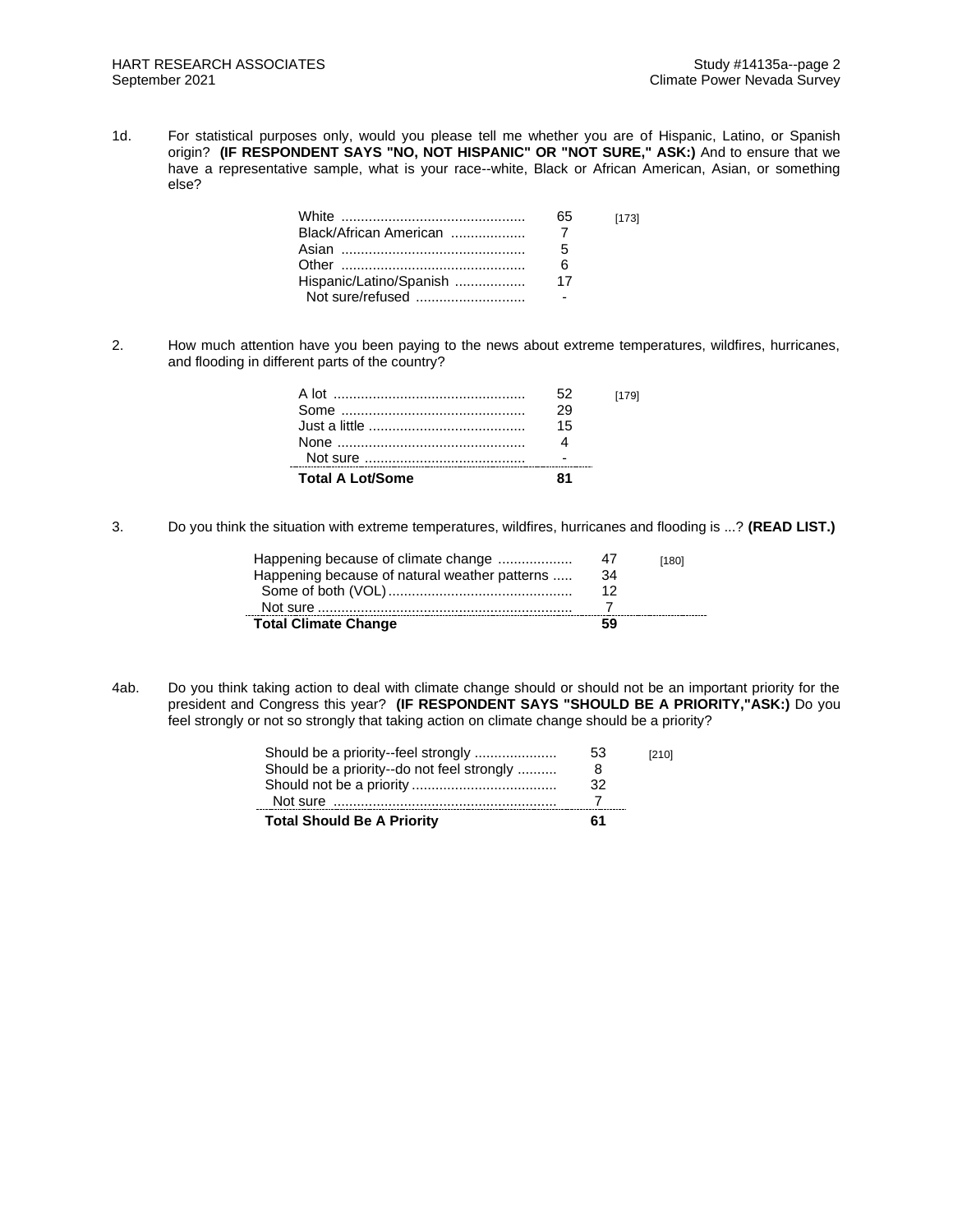5ab. Congress is considering legislation to address several needs facing the country. It would lower the cost of prescriptions and make health insurance more affordable. It would increase access to affordable home care services for the elderly, as well as increasing access to affordable child care and paid medical leave.

This legislation would take action on climate change by expanding the use of clean energy like wind and solar power and increasing energy efficiency It will also expand Medicare to cover dental, hearing, and vision care for seniors.

This legislation, called the Build Back Better Act, would cost three-point-five trillion dollars spread out over ten years and would mostly be paid for by raising taxes on corporations and the wealthy. It would not raise taxes on anyone earning less than four hundred thousand dollars a year, and many families would have their taxes cut.

Do you support or oppose this legislation? **(IF RESPONDENT SAYS "SUPPORT" OR "OPPOSE," ASK:)** Do you strongly (SUPPORT/OPPOSE) or somewhat (SUPPORT/OPPOSE) this legislation?

| [213] |
|-------|
|       |
|       |
|       |
|       |
|       |
|       |
|       |

6. Now I am going to read to you some specific parts of this legislation. For each one, please tell me whether you feel very favorable, somewhat favorable, somewhat unfavorable, or very unfavorable toward that part.

*THIS TABLE HAS BEEN RANKED BY THE PERCENTAGE WHO SAY VERY OR SOMEWHAT FAVORABLE*

|                                                                                                                                                       | Total<br>Favor-<br>able | Total<br>Unfavor-<br>able | Verv<br>Favor-<br>able | Some-<br>what<br>Favor-<br>able | Some-<br>what<br>Unfavor-<br>able | Very<br>Unfavor-<br>able | Not<br><b>Sure</b> |         |
|-------------------------------------------------------------------------------------------------------------------------------------------------------|-------------------------|---------------------------|------------------------|---------------------------------|-----------------------------------|--------------------------|--------------------|---------|
| Modernizing schools and other public buildings to<br>make them more energy efficient, and providing<br>incentives to improve the energy efficiency of | 81                      | 15                        | 51                     | 30                              | 5                                 | 10                       | 4                  | $[214]$ |
| Providing tax incentives to make clean energy<br>sources like wind and solar power widely available                                                   | 77                      | 20                        | 54                     | 23                              | 7                                 | 13                       | 3                  | [217]   |
| Rewarding electric utilities that generate more<br>electricity every year from clean energy sources,                                                  | 75                      | 21                        | 46                     | 29                              | 10                                | 11                       | 4                  | [216]   |
| Increasing tax credits to make electric vehicles<br>more affordable for the average person                                                            | 65                      | 32                        | 33                     | 32                              | 11                                | 21                       | 3                  | [215]   |
| Helping pay for the legislation by charging fees to<br>gas companies for the pollution they create and<br>ending taxpayer subsidies for oil companies | 64                      | 28                        | 41                     | 23                              | 9                                 | 19                       | 8                  | [218]   |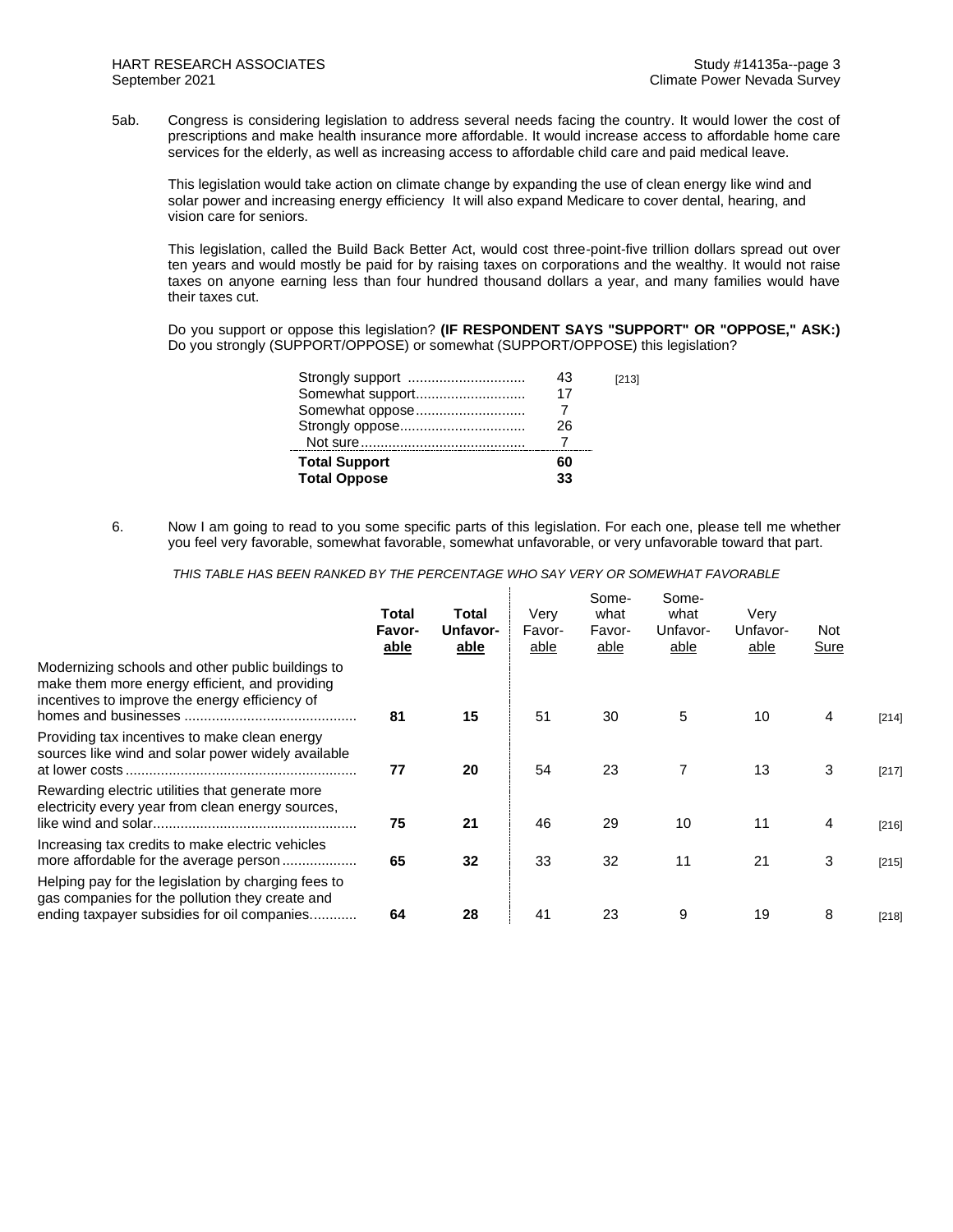7. As you just heard, this legislation would expand the development and use of clean energy sources like solar and wind power. Does this make you much more likely, somewhat more likely, somewhat less likely, or much less likely to support this legislation, or does it not make a difference to you either way?

| Much more likely to support<br>Somewhat more likely to support | 27<br>24 | [219] |
|----------------------------------------------------------------|----------|-------|
| Somewhat less likely to support                                | 2        |       |
| Much less likely to support                                    | 12       |       |
| No difference either way                                       | 32       |       |
|                                                                | 3        |       |
| <b>Total More Likely To Support</b>                            | 51       |       |
| <b>Total Less Likely To Support</b>                            | 14       |       |
|                                                                |          |       |

8ab. Based on what you have heard, would you want your senators to vote in favor of or to vote against this legislation? **(IF RESPONDENT SAYS "NOT SURE," ASK:)** Well, based on what you know, would you lean toward wanting your senators to vote in favor or voting against this legislation?

| Vote In Favor (Lean)<br>Vote Against (Lean)             | 2<br>32<br>1 |  |
|---------------------------------------------------------|--------------|--|
| <b>Total Vote In Favor</b><br><b>Total Vote Against</b> | 64<br>33     |  |

9. I'm going to read you a few short statements in support of the legislation we've been discussing. After each one, please tell me whether you think this is a very convincing, somewhat convincing, not that convincing, or not at all convincing reason for Congress to pass this legislation.

*THIS TABLE HAS BEEN RANKED BY THE PERCENTAGE WHO SAY VERY OR SOMEWHAT CONVINCING*

|                                                                                                                             | <b>Total</b><br>Very/<br>Somewhat<br>Con-<br>vincing | Very<br>Con-<br>vincing | Some-<br>what<br>Con-<br>vincing | Not That<br>Con-<br>vincing | <b>Not</b><br>Con-<br>vincing<br><u>At All</u> | Not.<br><b>Sure</b> |         |
|-----------------------------------------------------------------------------------------------------------------------------|------------------------------------------------------|-------------------------|----------------------------------|-----------------------------|------------------------------------------------|---------------------|---------|
| It will protect Americans' health by cutting dangerous and                                                                  | 69                                                   | 41                      | 28                               | 8                           | 22                                             |                     | $[226]$ |
| It will create millions of good-paying clean energy jobs in<br>fast-growing industries like wind and solar and help get our | 68                                                   | 43                      | 25                               |                             | 24                                             |                     | [223]   |
| It will lower utility bills and energy costs, making life more<br>affordable for middle-class and working families          | 64                                                   | 36                      | 28                               | 9                           | 24                                             | 3                   | $[224]$ |
| It will help deal with the threat of climate change that is<br>making severe wildfires, droughts, hurricanes, and floods    | 54                                                   | 30                      | 24                               | 13                          | 31                                             | 2                   | $[225]$ |

10. If your member of Congress voted AGAINST this legislation, would you be more or less likely to support them for re-election, or would it not matter to you either way?

| 18<br>43 | [227] |
|----------|-------|
| -33      |       |
|          |       |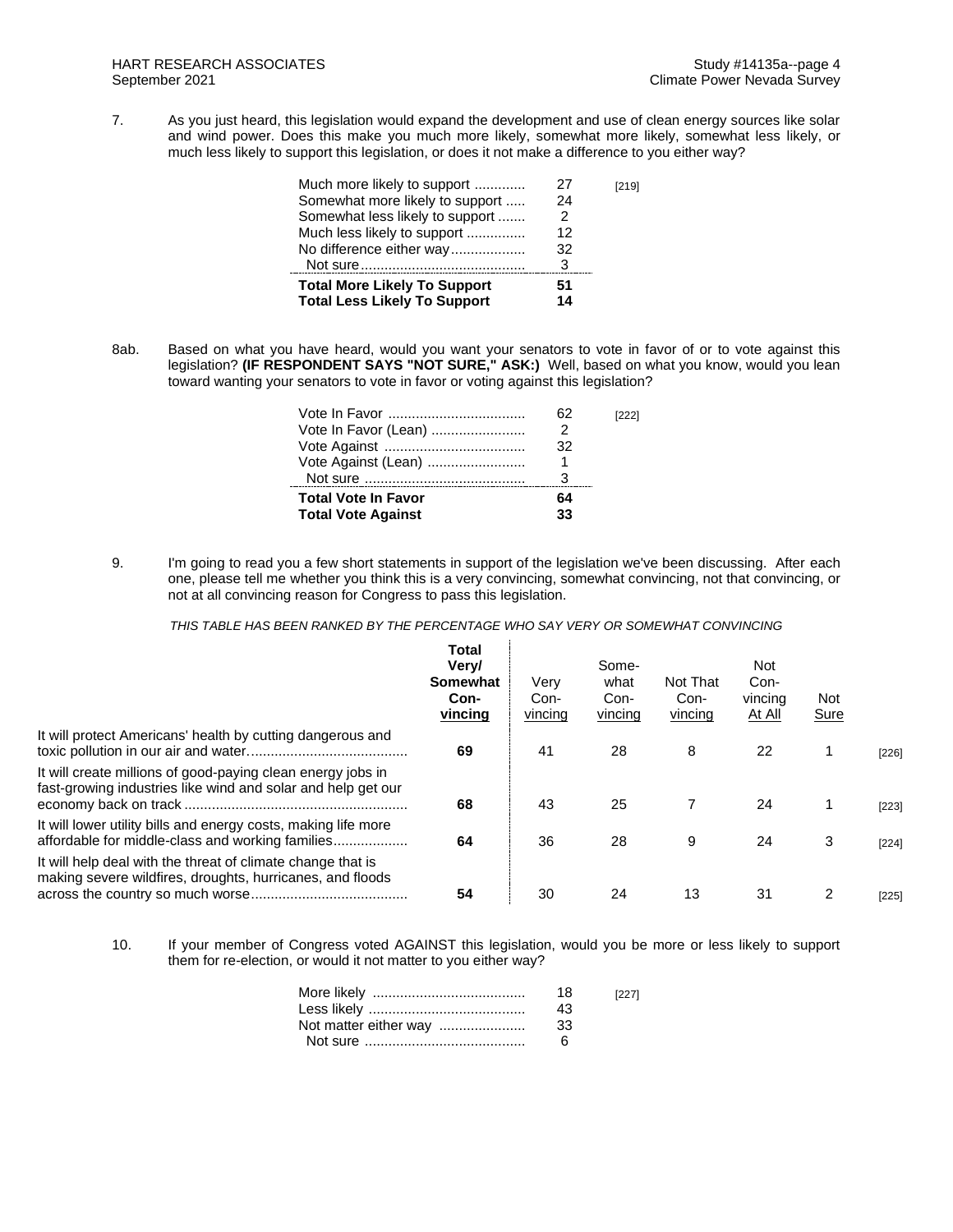11a. No Republicans in Congress support the legislation we have been discussing. Does knowing this make you more favorable or less favorable toward **Republicans in Congress**, or does it not make a difference to you either way? \*

|                                               | 24<br>41<br>32<br>ર | [228] |
|-----------------------------------------------|---------------------|-------|
| * Asked of one-half the respondents (FORM A). |                     |       |

11b. No Republicans in Congress support the legislation we have been discussing. Does knowing this make you more favorable or less favorable toward **this legislation**, or does it not make a difference to you either way?\*\*

| 17<br>16. | [229] |
|-----------|-------|
| 61        |       |
|           |       |

\*\* Asked of one-half the respondents (FORM B).

12. (Some/Other) people say Congress should spend MORE on this legislation so that it does more to address important problems and provide more help to working families, even if this means increasing the cost of the legislation.

(Some/Other) people say Congress should spend LESS on this legislation to save money, even if this means doing less to address important problems and providing less help to working families.

In your opinion should Congress spend more on this legislation, spend less on this legislation, or keep the cost of the legislation at its current proposed level? **(MORE/LESS STATEMENTS WERE ROTATED.)**

| <b>Total Spend More/Keep Current Level</b> | 60  |       |
|--------------------------------------------|-----|-------|
|                                            | 10. |       |
| Keep cost at current level                 | 33  |       |
|                                            | 30  |       |
|                                            | 27  | [230] |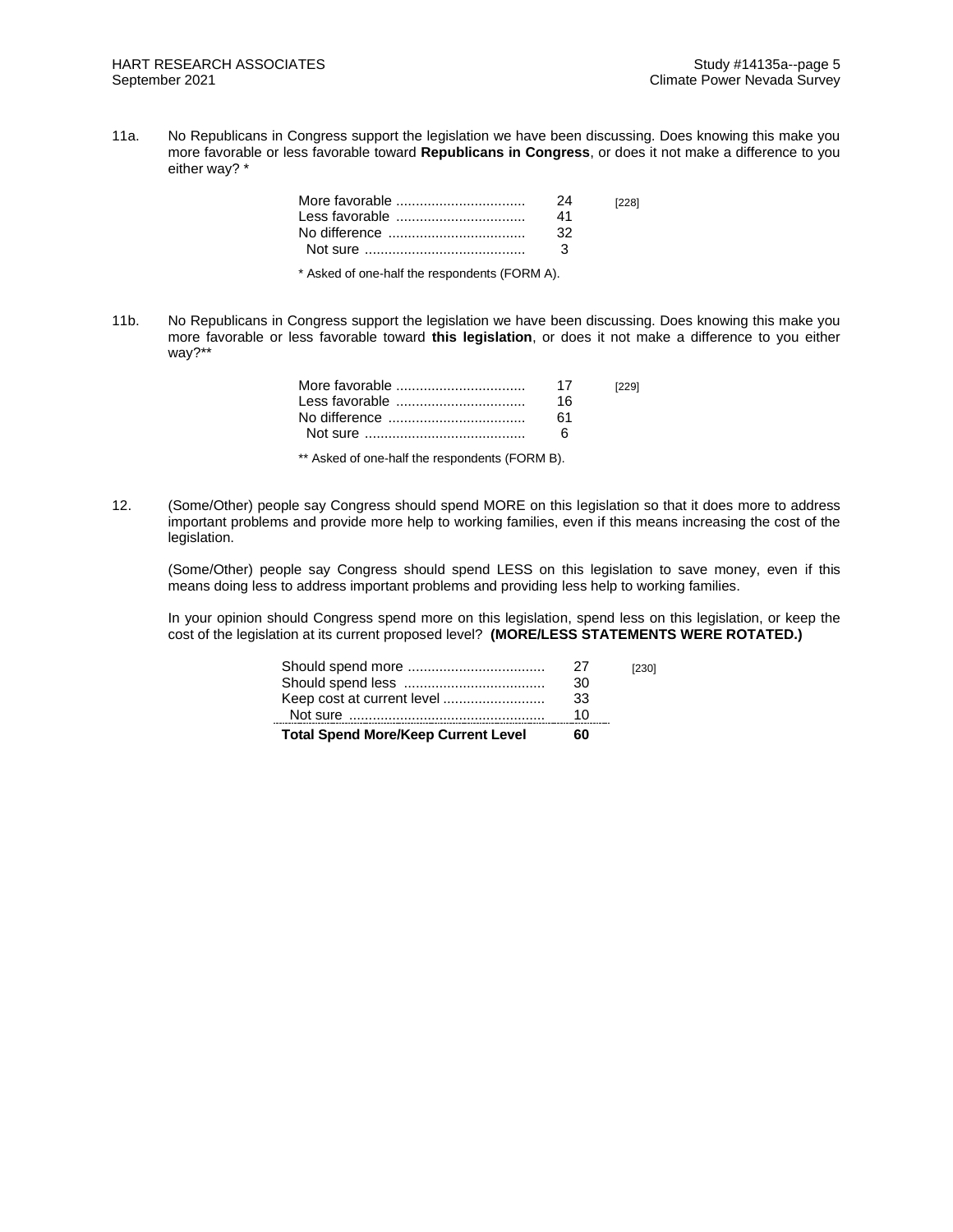## **FACTUALS: Now I am going to ask you a few questions for statistical purposes only.**

F1. What is the last grade that you completed in school?

**(IF INITIAL RESPONSE IS "NOT SURE" OR REFUSED, SAY:)** As a reminder, your answer is completely confidential and is being used for statistical purposes only. With that in mind, could you tell me the last grade of school or level of education you completed?

|                                                       | $[231 - 232]$ |
|-------------------------------------------------------|---------------|
|                                                       |               |
| 26                                                    |               |
| 27                                                    |               |
| 10                                                    |               |
| 19                                                    |               |
| Some postgraduate work, no degree<br>- 3              |               |
| 2 or 3 years' postgraduate work/master's degree<br>13 |               |
|                                                       |               |
|                                                       |               |

F2. Would you describe the area you live in as urban, suburban, small town, or rural?

**(IF INITIAL RESPONSE IS "NOT SURE" OR REFUSED, SAY:)** As a reminder, your answer is completely confidential and is being used for statistical purposes only.

|     | [233] |
|-----|-------|
| -32 |       |
| 11  |       |
| 11  |       |
|     |       |

F3. Thinking about your general approach to issues, do you consider yourself to be very conservative, somewhat conservative, middle of the road, somewhat liberal, or very liberal?

**(IF INITIAL RESPONSE IS "NOT SURE" OR REFUSED, SAY:)** As a reminder, your answer is completely confidential and is being used for statistical purposes only.

| Very conservative         | 17 |  |
|---------------------------|----|--|
| Somewhat conservative     | 20 |  |
|                           | 33 |  |
|                           | 15 |  |
|                           | 11 |  |
|                           |    |  |
| <b>Total Conservative</b> | 37 |  |
| <b>Total Liberal</b>      |    |  |

F4a. Did you happen to vote in the November 2020 election for president?

|          | <b>CONTINUE</b> | 12351 |
|----------|-----------------|-------|
|          | Skip to Q.F5a   |       |
| Not sure |                 |       |